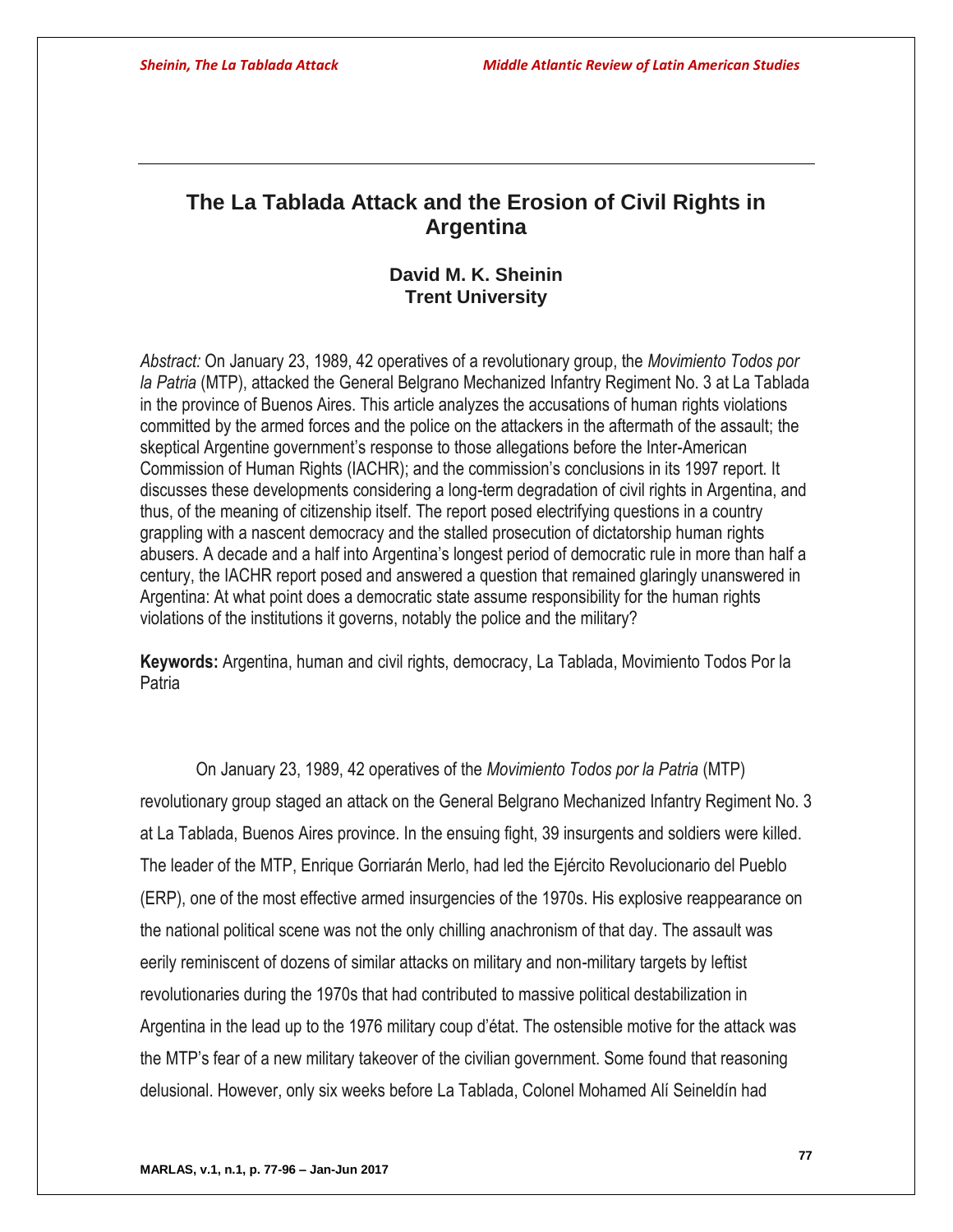launched a failed coup attempt at the Villa Martelli military base, one in a sequence of such risings after the return of democracy in 1983 (Lofredo 1996).

As television stations began carrying news of the attack as it unfolded, Argentines at first believed that the attackers were yet another group of disgruntled military officers trying to reinstate military rule. The larger context was a growing sense of disillusion in Argentina with the government of president Raúl Alfonsín, which had been unable or unwilling to prosecute the clear majority of soldiers accused of dictatorship crimes. Fascinating as they are, this article is not concerned in the first instance with the motives for the attack or the political ramifications of a brief, isolated throwback to 1970s violence in a climate of mounting economic uncertainty in the late 1980s, seemingly reminiscent of the preceding decade. Rather, it focuses on a specific set of events during the assault, their reading by the Argentine government before the Inter-American Commission on Human Rights (IACHR), the commission's judicial rendering in a 1997 report, and what all of it says of the long-term degradation of civil rights in Argentina— or the rights of citizens and thus, the meaning of citizenship itself.

As armed conflict unfolded over 30 hours on January 23–24, more than 3,000 soldiers and police officers staged a counter-attack. Once the insurgents had been defeated and the dust had settled accusations and counter-accusations of criminality and international law violations quickly followed. Eduardo Navascues, a member of the Third Infantry Regiment accused his MTP captors of torture. In 2004, the retired non-commissioned officer José Almada alleged that members of the Secretaría de Inteligencia del Estado (SIDE) (the sinister federal intelligence unit with strong dictatorship ties) of having tortured two MTP prisoners during the recapture of La Tablada. More serious still, human rights groups and MTP operatives who survived the attack denounced the summary execution of four MTP operatives after the MTP had ostensibly offered to surrender their positions, the disappearance of six more, and the use of white phosphorous by the military in the counter-attack, a chemical weapon banned by international law (Amnesty International 1990).

On October 5, 1989, the Federal Court of Appeals for San Martín convicted 20 MTP insurgents to prison sentences ranging from 10 years to life. MTP survivors appealed to the Supreme Court, which rejected the plea two years later, and then to the IACHR. The 1998 commission report on the La Tablada attack was a mixed bag of conclusions that, nonetheless, held the Argentine state responsible for the torture and extrajudicial killing of MTP captives after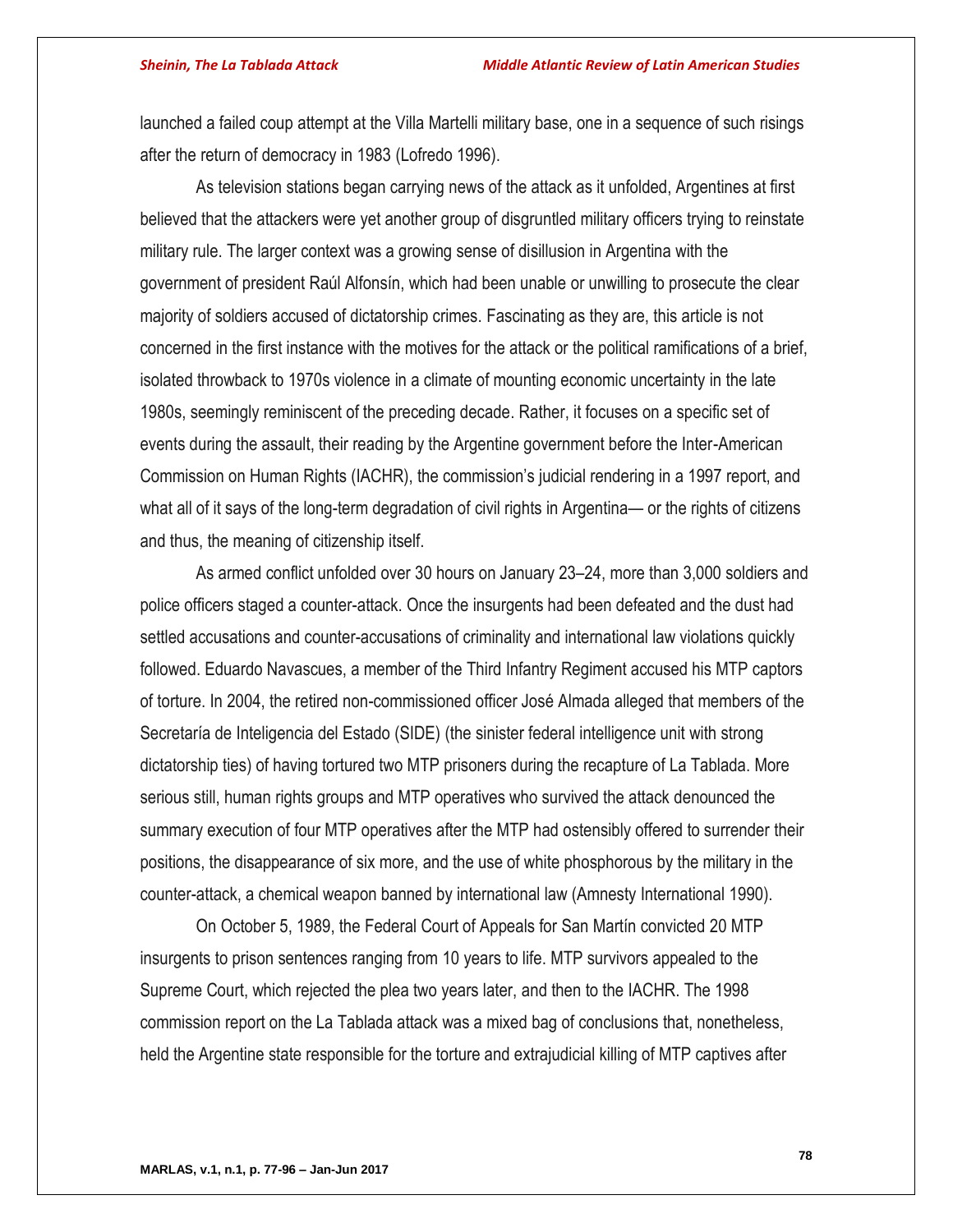fighting on the base had ceased. As a matter of international law, much of commission deliberations and reasoning hung on whether the attack was a civil insurgency or a military conflict, and at what point in the 30-hour struggle hostilities had come to an end. The case immediately became a significant precedent in international law. In its findings, the IACHR justified its consideration of human rights law (especially, the provisions of the American Convention on Human Rights), but in addition, humanitarian law (a new development for the commission). At the time, the Colombian government, which had bristled at a similar IACHR citation of humanitarian law in the 1997 case of *Avilán v. Colombia*, was among several observers arguing forcefully that humanitarian law was beyond the IACHR mandate (Avilán 1998).<sup>1</sup>

International humanitarian law applies to armed conflict and occupation. Its origins are in The Hague Regulations on Laws and Customs of War (1907) and in the four Geneva Conventions (1949). Humanitarian law governs the treatment of those no longer participating in hostilities, and considers limits on warring parties in methods and means of warfare. Human rights as a matter of international law date to the United Nations Universal Declaration on Human Rights (1948). They arose in response to the carnage of the Second World War and a shared international sense of rights to which all people are due. Never legally binding, human rights have a more complicated past in Argentina than does humanitarian law which first came up in the IACHR in 1997 (Tabak 2016).

Because they are more ambiguously and broadly formulated, human rights are inherently more subject to legal interpretation and change over time. Before 1973, they were largely unknown outside diplomatic and juridical communities, and never applied by a court in Argentina. At the same time, though, much of what we now understand as human rights were entrenched under other rubrics in popular culture, as a matter of law, and in foreign policy. These included the 1947 Declaration of the Rights of the Worker by President Juan D. Perón, Argentina's Declaration on Social Justice at the Ninth Pan-American Conference (1948), and many components of the 1949 Argentine constitution (Vittone 1954). It was not until after Amnesty International and newly organized human rights groups in Argentina began to challenge military rule in Chile and Argentina

 $\overline{a}$ 

<sup>&</sup>lt;sup>1</sup> This case concerned the death of Arturo Ribón Avilán and 10 others during an armed confrontation between the revolutionary Colombian group, M-19, the Army, and police intelligence units on September 30, 1985. An M-19 unit was distributing milk in Bogotá when the Army roped off the neighborhood. The M-19 members fled but were caught by Army operatives, which led to a firefight.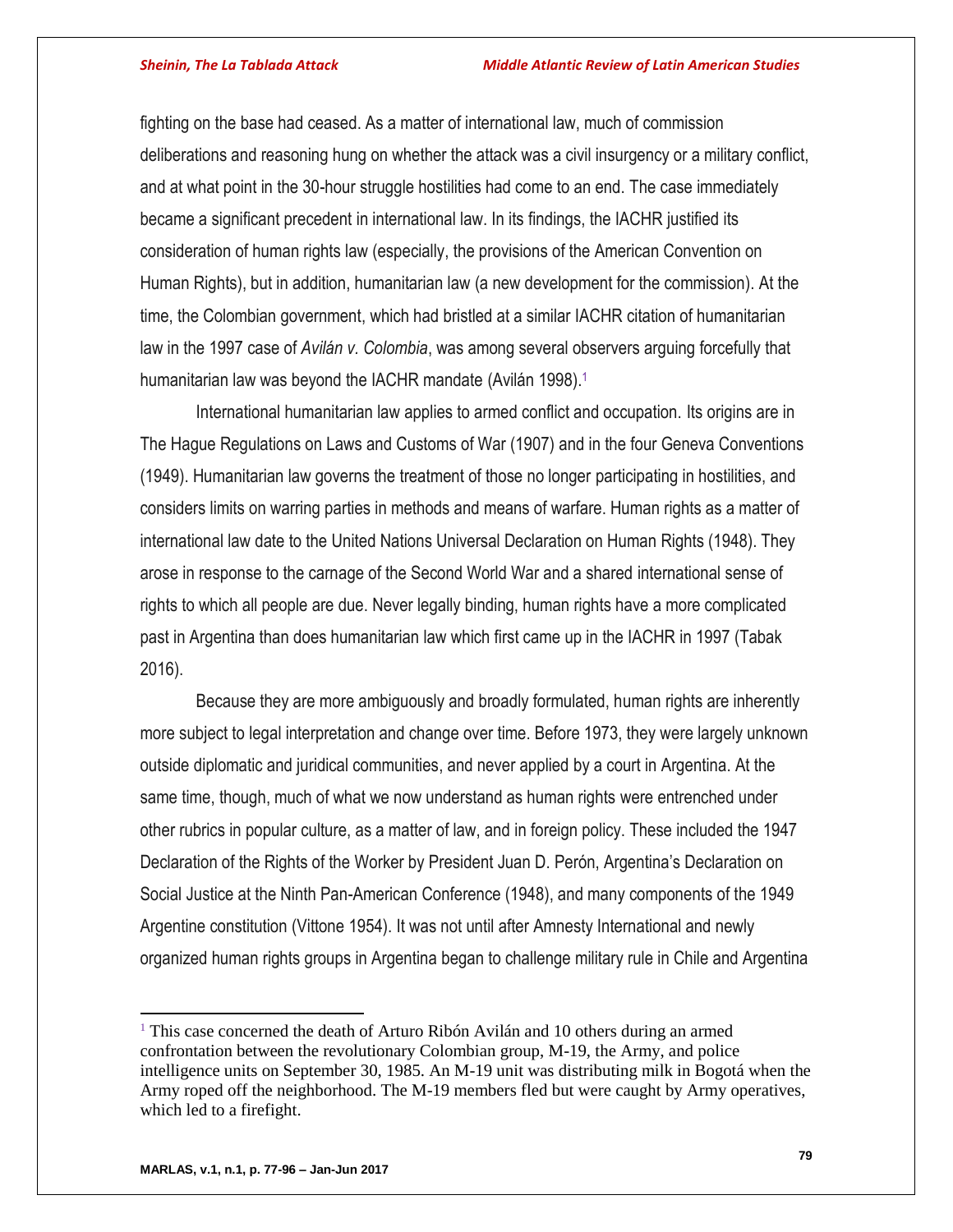in the 1970s that human rights became both popularly understood in that context and a matter of political debate. With the return of democracy in 1983, human rights were included as a central problem in civic education classes in Argentine schools. This was one component of a popular linkage of democracy to human rights that has persisted to the present (Siede 2016).

In considering the La Tablada case, the IACHR found that Common Article 3 of the Geneva Conventions trumped attention to human rights law during hours of violent conflict. "Despite its brief duration," the IACHR report argued, "the violent clash between the attackers and members of the Argentine armed forces triggered application of the provisions of Common Article 3, as well as other rules relevant to the conduct of internal hostilities" (Abella 1998, paragraph 156). Stated otherwise, the assault on and recapture of the barracks were both military acts. As such, in considering potentially violent abuses and excesses on both sides, human rights (which applied to civilian conflict) were less relevant than humanitarian rights which governed military confrontation. "When civilians… assume the role of combatants by directly taking part in the fighting," the report continued, "…they thereby become legitimate military targets…. Thus, by virtue of their hostile acts, the Tablada attackers *lost* the benefits of [civilian legal protections]… against the effects of indiscriminate or disproportionate attacks pertaining to *peaceable* civilians" (Abella 1998, paragraph 178).

The IACHR concluded, however, that while the insurgents had been legitimate military targets during hostilities, in the same reading of humanitarian law, once wounded or captured, or once they had surrendered, the provisions of Common Article 3 had guaranteed their protection by the Argentine state. In addition, the commission found insufficient evidence that the Argentine military had used an incendiary weapon. Moreover, even had such evidence been found compelling, the report noted that in 1989, there had been no explicit applicable prohibition on the use of incendiary weapons on internal armed conflicts in Argentina. "In this connection, the Protocol on Prohibitions or Restrictions on the Use of Incendiary Weapons annexed to the 1981 United Nations Conference on Prohibitions or Restrictions of Use of Certain Conventional Weapons Which May be Deemed to be Excessively Injurious and to Have Indiscriminate Effects ('Weapons Convention'), cited by petitioners, was not ratified by Argentina until 1995" (Abella 1998, paragraph 187).

In a strong blow to the MTP petitioners and the human rights organizations that supported them, the IACHR found insufficient evidence that the military had turned down an offer of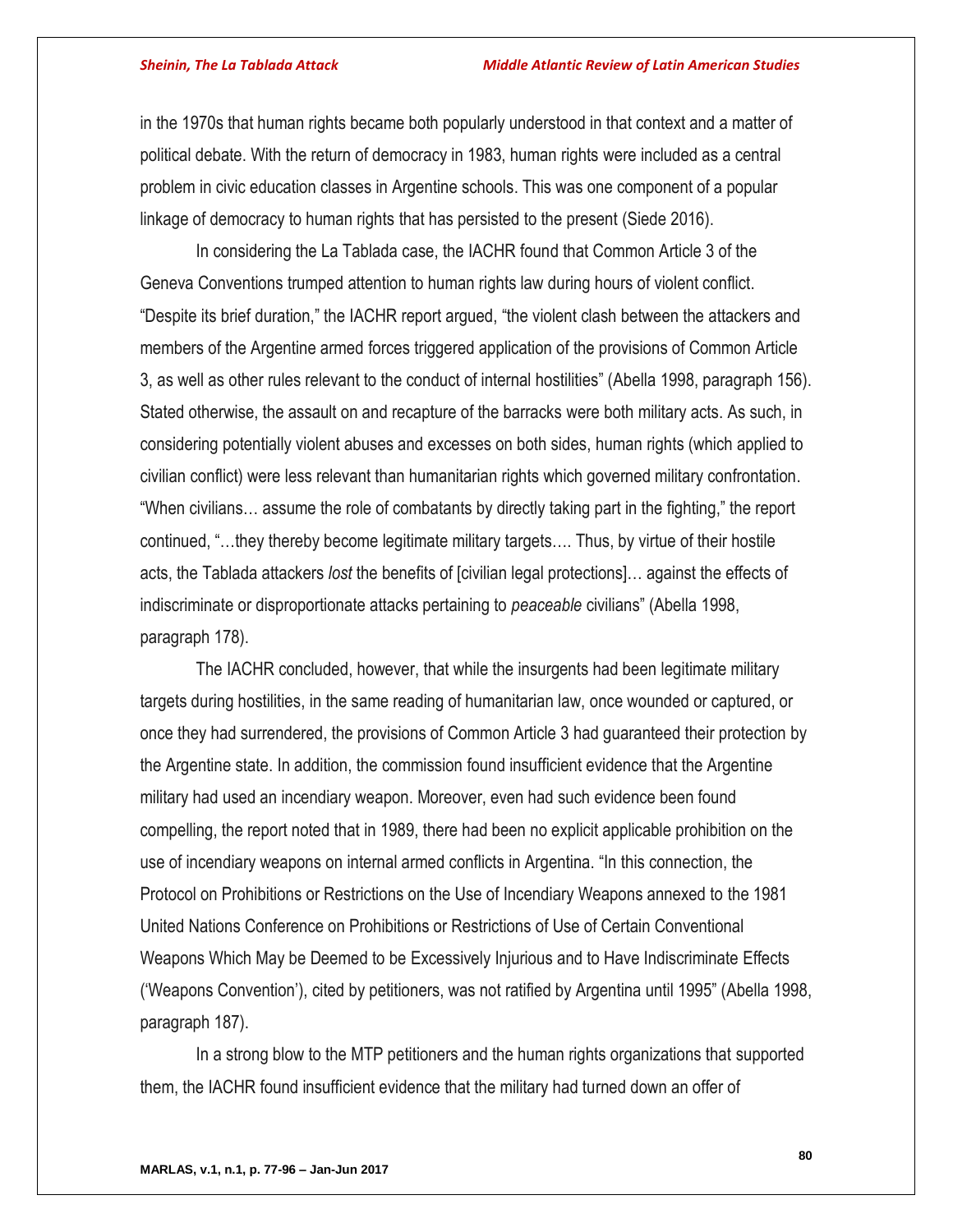surrender. "The killing or wounding of the attackers… were legitimately combat related and, thus, did not constitute violations of the American Convention or applicable humanitarian law rules" (Abella 1998, paragraph 188). Nevertheless, the commission held the Argentine government responsible for the military's extra-judicial execution of nine MTP prisoners. It concluded further that state agents had tortured all survivors of the insurgency (Abella 1998, paragraphs 160-62).

In the context of how Argentines had been grappling with the last dictatorship (1976–1983) regarding the return to democracy, human rights, a pioneering national truth commission, the prosecution (then the pardoning) of military junta leaders, and a host of related problems, the IACHR report posed electrifying questions. Had they been considered by the federal government, they might have prompted a widespread judicial, political, and popular rethinking of several problems central to democratization and reckoning with military rule. The most significant finding was the IACHR characterization of the events of January 23–24 as a military conflict. As the national legislature and the court system continued to grapple with the legacy of 1970s leftist insurgencies, there were now international judicial grounds for the reconsideration of the 1975 ERP attack on Monte Chingolo,<sup>2</sup> among dozens of other deadly clashes between revolutionaries and the armed forces, as military conflicts. Moreover, a decade and a half into Argentina's longest period of democratic rule in more than half a century, the IACHR report posed and answered a question that had remained glaringly unanswered in Argentina: At what point does a democratic government assume responsibility for humanitarian and human rights violations of the institutions it controlled, notably the police and the military? (Moir 2003: 189–190; Iguyovwe 2008: 765–766).

Despite that the commission had found a democratic Argentine government responsible for extrajudicial killings and that during the 1980s, that same government had positioned itself as a human rights leader in the international community, the impact of an IAHRC report on the Argentine judiciary and polity was nil. There are two likely reasons for that underwhelming impact. First, by the time the report was released, almost a decade after the attack, the implications of the event it chronicled had long been outpaced by political and social change. Not only were there no further military coup attempts after 1989, but the administration of President Carlos Menem (sworn in shortly after the La Tablada assault) had decimated the political strength of the armed forces by

 $\overline{a}$ 

 $2^2$  The attack on the military base at Monte Chingolo was perhaps the most formidable leftist revolutionary act in 1970s Argentina. It left over 100 dead, made Gorriarán Merlo famous as a Latin American revolutionary leader, and likely contributed to the timing of the 1976 military coup d'état (Plis-Sterenberg 2003).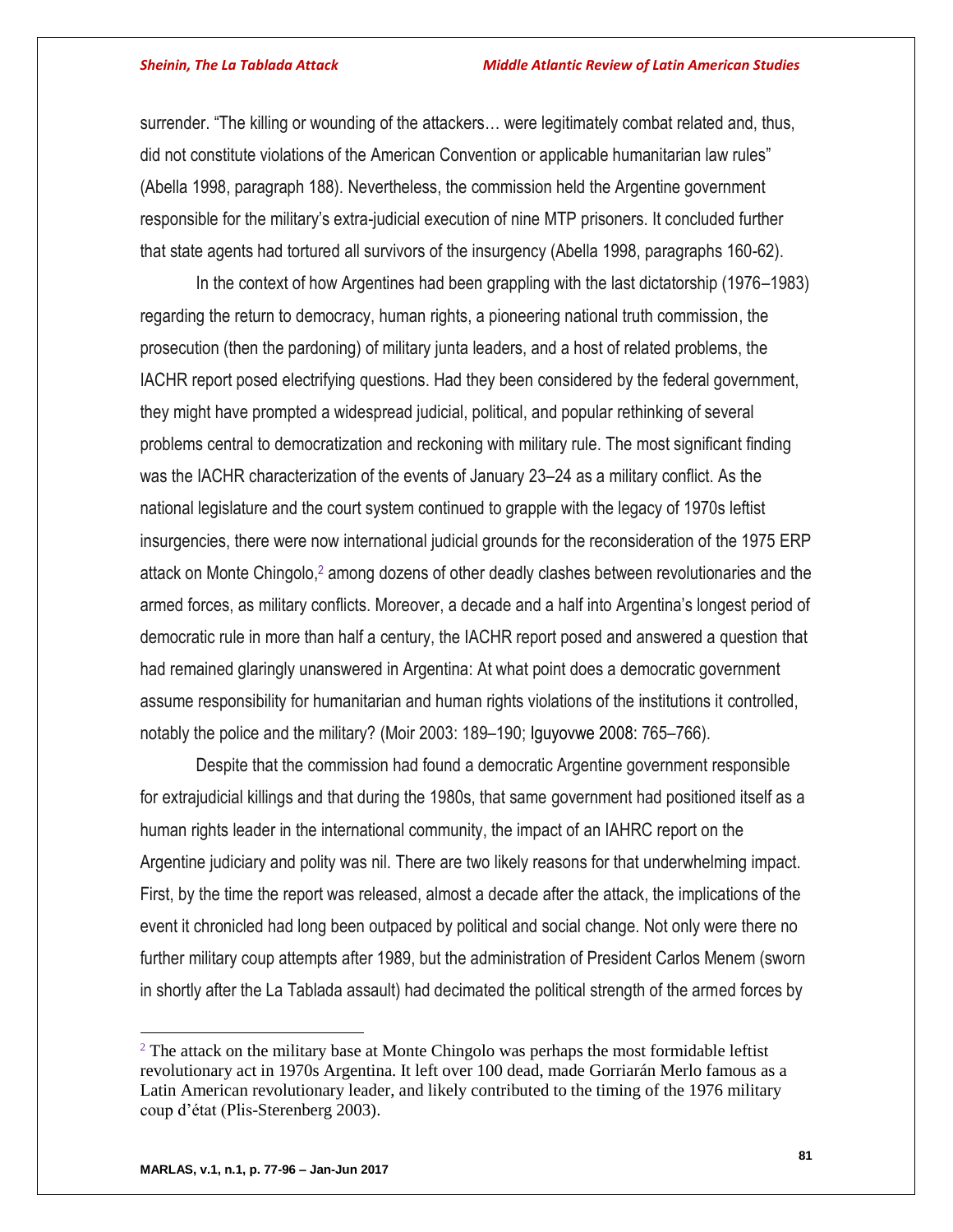removing their control of military industrial concerns, reducing the earnings of officers, and in other ways. Second, the Menem presidency was characterized in part by what some considered a disinterest in human rights—though what was perhaps more accurately, a political position at odds with dominant ideologies and politics of human rights in Argentina (Cerruti 2013; Roniger & Sznajder 1999: 16)

The negligible impact of the report is also a symptom of a long-term development in Argentine law and politics, the degradation of civil rights. Civil rights had been entrenched in the 1853 constitution as a classical liberal defense of personal liberties, private property, and the protection of the individual against an overly intrusive state. Almost from the outset, Argentines identified weaknesses in those protections, including multiple limitations on the right to vote. The rise of the labor movement and the emergence of *peronismo* can reasonably be understood in part as a reaction to those failings, as can the promulgation of the 1949 constitution and its protections of social security, the rights of children, and public health as *social rights*. Many Argentines viewed social rights as superseding the limitations of civil rights. The degradation of civil rights followed in the weakening of the democratic institutions whose first responsibility was the protection of those rights. These included democratic governance, beaten down by military intervention, and a widening perception after 1950 that the police, the courts, and other democratic institutions were failing in their capacity to represent the rights of citizens. That process was accelerated when the military government that came to power in 1976 used constitutional guarantees to defend the *de facto* regime (Garin 2012; Sheinin 2012, chapter 4).

Argentine memories of the Raúl Alfonsín presidency during the 1980s and the Carlos Menem presidency during the 1990s have formed around very real differences. The former is associated with a defense of human rights, the prosecution of dictatorship leaders, and economic collapse. The latter is remembered for Menem's abandonment of a traditional foreign policy distance from the United States and neo-liberal economic policies that included the sell-off of stateowned companies at bargain-basement prices. Even so, they had in common a politics of civil rights and the courts that dovetailed with dictatorship positions in several key areas. Argentina structured its response to the MTP petitioners before the IACHR in a manner that drew on dictatorship approaches to civil rights—starting with the idea that harsh, brutal responses to insurgencies marked the exercise of a constitutionally protected set of civil rights of all citizens. In the defeat of a dangerous insurgency, so the argument went, extraordinary judicial and police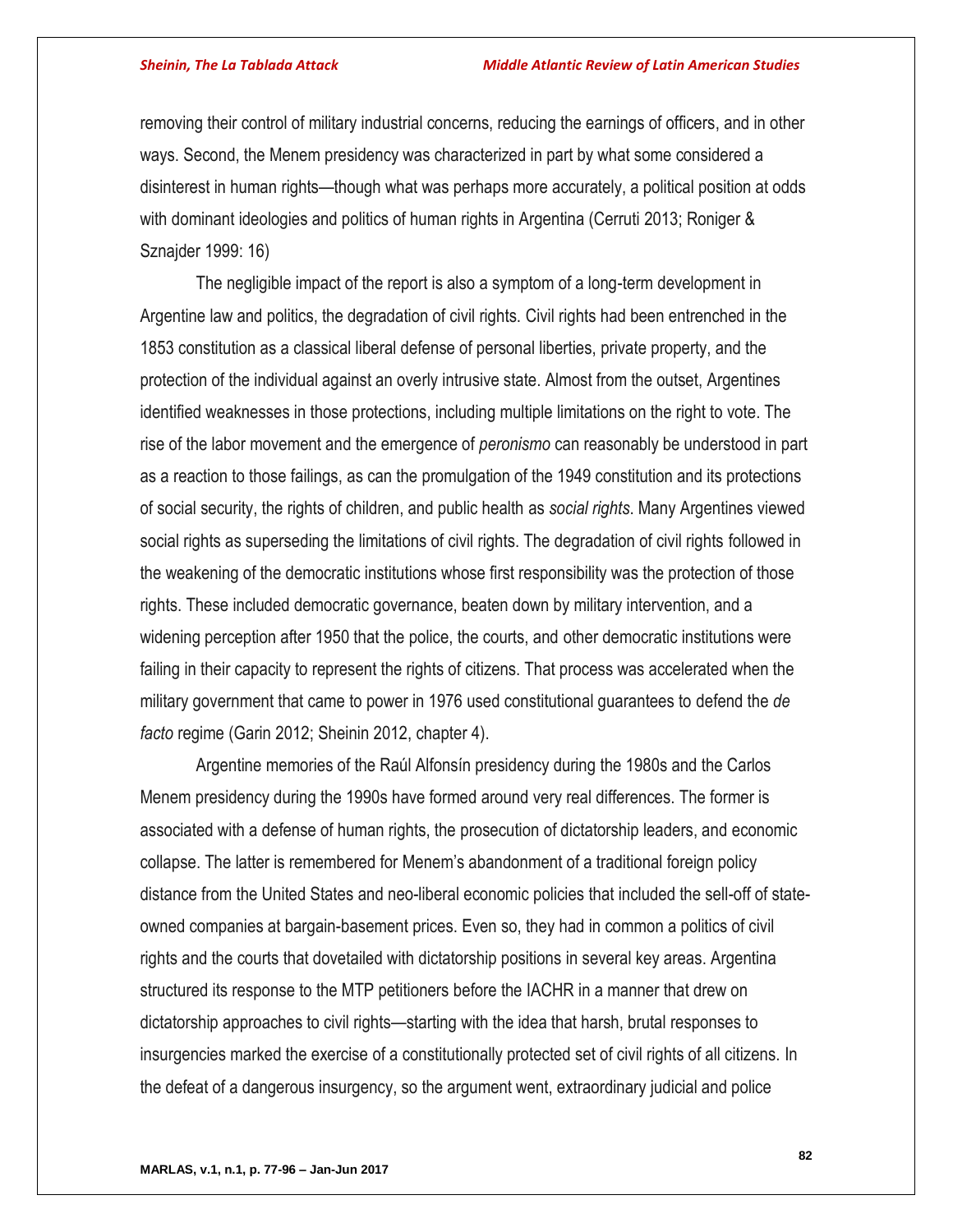means were necessary that could compromise some rights in the short term as a defense of constitutionally guaranteed rights in the long term (Lorenzetti 2011: 104–113; Rapoport 2016).

## **Dictatorship to Democracy: The Abrogation Civil Rights**

The Alfonsín administration marked a sharp change from dictatorship. Yet, even though human rights became a stated legal, political, and foreign policy emphasis, the government occupied a foggy position on rights. Despite the formation of a successful truth commission and the unprecedented prosecution and incarceration of military leaders for their roles in rampant human rights abuses, the new democracy prolonged and made use of dictatorship rights-related legal norms that had been the subject of severe criticism by Amnesty International and other rights organizations. There were secret negotiations with the armed forces. A 1984 legislative bill, for example, supported by the administration, would have reformed the Military Code of Justice to end the prospect of civil court prosecutions of soldiers accused of rights violations. It would also have permitted the Nuremberg "following orders," due obedience defense. Backed by the Argentine Chamber of Deputies, the project was opposed and defeated by the Senate (which unlike the Deputies, was outside the control of Alfonsín's Radical Party) (Verbitsky 1987: 51–55).

More important, while the Alfonsín administration fought *golpista* tendencies within the armed forces and the longstanding acceptance in much of Argentine society that the military functioned as a political arbiter of last resort, military authority lasted into the 1980s. This was due in part to the government's dependence on constitutional interpretations, military decrees, legal precedent, and laws implemented during the recent dictatorship. That dependence on dictatorship law legitimized the weakening of civil rights under military rule as judicially credible, which in turn weakened Alfonsín's own efforts (in conjunction with the ongoing threat of a military rising and economic decline) to clearly distinguish democracy from military rule on the question of civil rights (Sheinin 2012).

In the right to gather, to worship, and to express oneself freely, the constitution guarantees civil rights, as it does in the protection of political rights in the freedom to vote and in representative government. After the 1976 coup d'état, the military advanced a civil rights narrative on the constitutional legitimacy of military rule that went as follows: The military had overthrown the government in defense of the constitution and its civil liberties protections, particularly article 14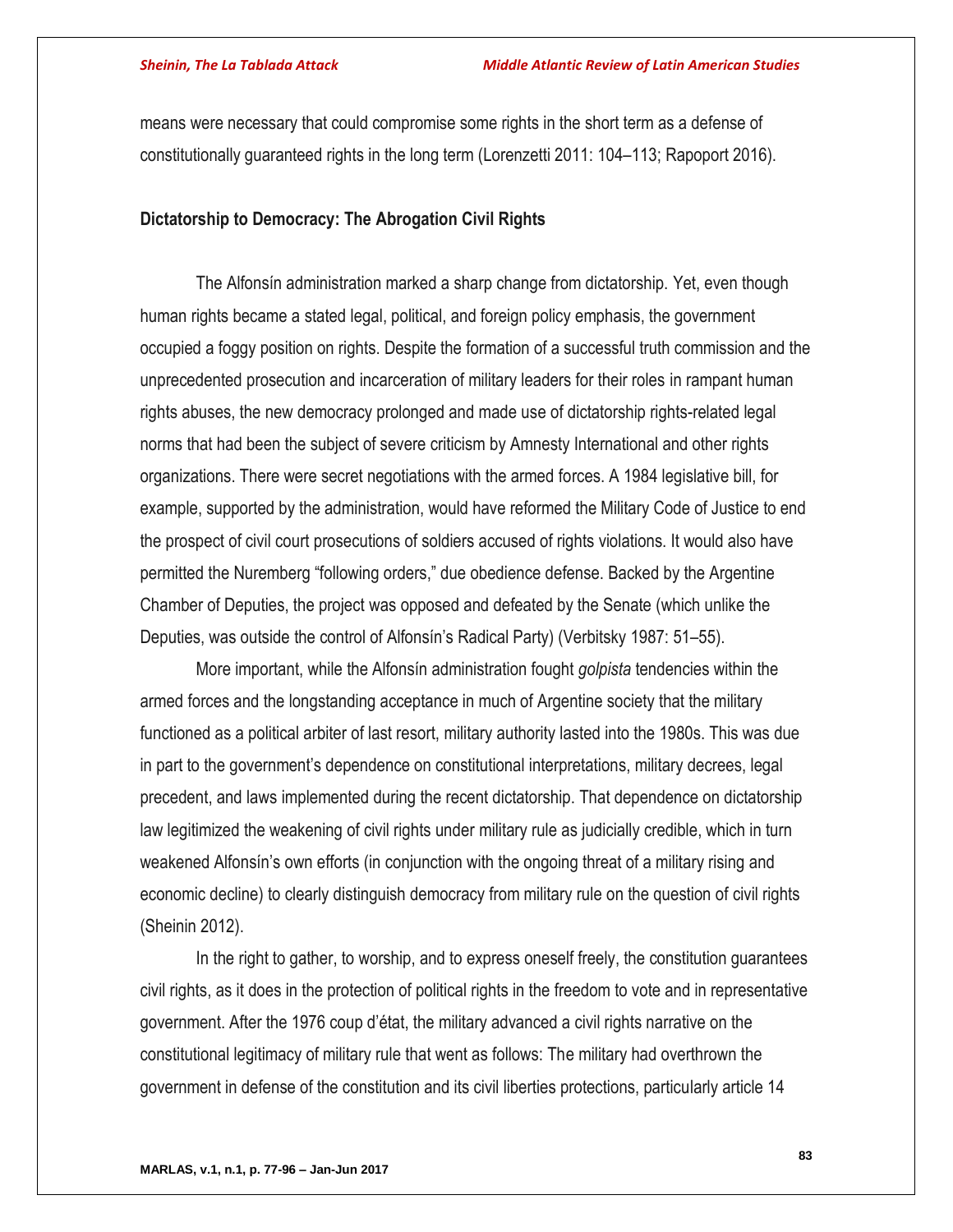which protects free speech and free worship (Noia 1985; Guest 1990: 13–15). The legitimacy of the dictatorship derived from a constitutional response to exceptional leftist insurrection. Article 23 called for a state of siege in times of internal upheaval. "For more than a century the country had never found itself involved in an international conflagration; consequently, it had never suffered a foreign attack or internal chaos equivalent to the current threat from terrorist subversion" (Respuesta del Gobierno 1979).

The military narrative on its having built the coup d'état on constitutional pillars in its supposed defense of civil rights against leftist terrorism was all at once ludicrous and historically credible. Argentine history had regularized military rule to the extent that through the late 1970s, many of those who decried dictatorship understood it as a functional requirement to restore democratic order in the aftermath of crisis. In fact, before 1983, no persistent, effectual legal or political opposition had ever countered military governance as unconstitutional (Rinesi 2016).

Three of many cases highlight the willingness of post-1983 democratic governments to rely on dictatorship definitions of civil rights and the military narrative of a constitutional justification for judicial excess. Each suggests a disturbing legacy of authoritarian rule after 1983. In 1976, military operatives kidnapped Jacobo Isaac Grossman. Convicted of weapons possession, kidnapping, and extortion, Grossman was sentenced by a military court to 39 years in prison. With the collapse of military rule, Grossman petitioned for his release. Almost certainly, because the new democratic government believed—as had the dictatorship—that Grossman belonged to the Montoneros guerrilla group, it denied the petition even though the dictatorship had used fraudulent means to convict. The Alfonsín administration drew on dictatorship intelligence that had identified Grossman as a terrorist. One example of the falsified evidence base on which the dictatorship, and now the democratic government drew to keep Grossman in jail were court documents indicating his having been seized by the military on 6 July 1976—two days *before* one of the crimes of which he was later convicted. In failing to rescind the sentence, the Alfonsín government breached its own legislation vacating sentences for those wrongfully convicted before 1983. Convinced that Grossman was a terrorist, Alfonsín administration officials effectively reaffirmed the military narrative on rights by leaving him in prison (Rosenthal 1987; Secretaría de Inteligencia del Estado 1976)

In a similar case, in 1985 former Air Force corporal Osvaldo Antonio López petitioned the IACHR that the Alfonsín administration had violated his human rights. In 1987, the commission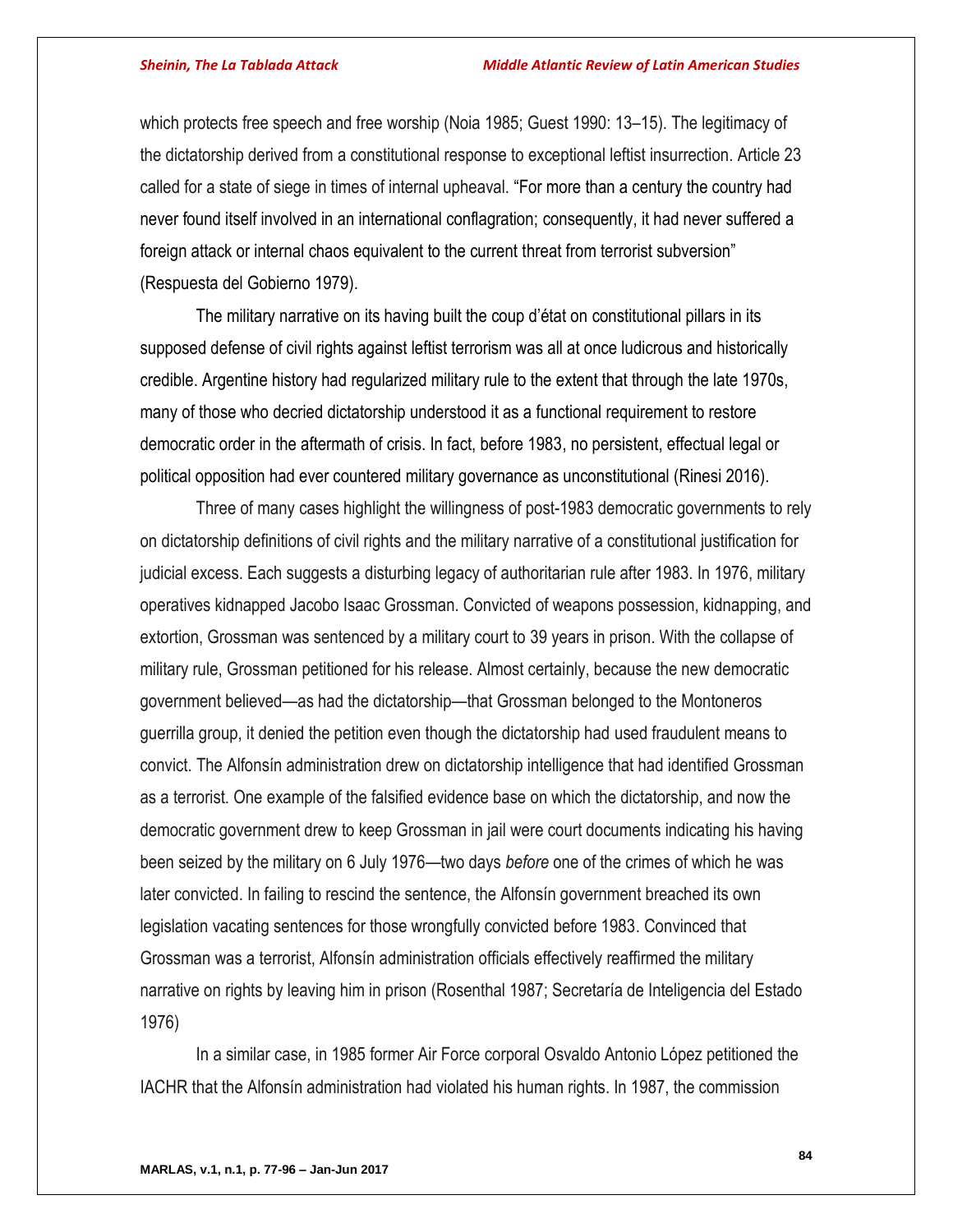found in his favor, declaring him a political prisoner. Argentina had unsuccessfully refuted López in a manner reminiscent of its position on Grossman; it relied entirely on legal arguments elaborated by the dictatorship beginning with a 1976 judgment by the Appeals Court of La Plata. On April 29, 1976, the Air Force declared it had found photos and diagrams showing jet fighter locations hidden in six aircraft at a Morón, Buenos Aires air base. Suspecting a leftist plot, authorities determined that López had been on the base at the time the documents had been found. He would show at trial, though, that he had never been unaccompanied during his shift and that the night before, a base door had been left *open* with nobody on security there. The court dismissed the case (López 1987).

A year later, armed assailants kidnapped López who was held for a week at an illicit detention center. He escaped, then turned himself in and was tortured. He confessed to having placed a bomb in the jet (though no bomb was ever found) and to having passed sensitive information on to ERP. Beyond the confession under duress, there was no evidence to establish López's guilt. A military court sentenced López to 24 years in prison for illicit association and the disclosure of state secrets. In 1985, in an IACHR petition, López cited Argentine Law 23,049 (1984), which retroactively confined the jurisdiction of military tribunals to accused soldiers. An Air Force corporal during the dictatorship, López reasoned that his forced confession and other aspects of his prosecution made his case comparable to those of civilians under dictatorship. Law 23,049, then, was relevant to his situation. The Argentine government responded by upholding the legality of his prosecution by the military (López 1987; Gregorio-Cernadas 2016).

As in the cases of López and Grossman, with regard to José Siderman, the postdictatorship government had a keen interest in upholding dictatorship judicial process. In the case of Siderman, though, the interest was financial and was shared by the Alfonsín and Menem administrations. Explicit to the Alfonsín administration strategy on Siderman was the avoidance of any payment to the family for actions taken by the military government. That strategy was followed to the letter by the Menem administration. This is evident in the latter's prosecution of the case on precisely the same legal basis left by Alfonsín. On the night of the 1976 coup d'état, men in masks had kidnapped Siderman from his home in Tucumán. He was held and tortured for a week. The incoming military had targeted Siderman in advance (as they had others) with the knowledge that he likely had property worth stealing. Blindfolded during his captivity, Siderman heard his kidnappers giving and acknowledging military orders. On his release, Siderman left Argentina,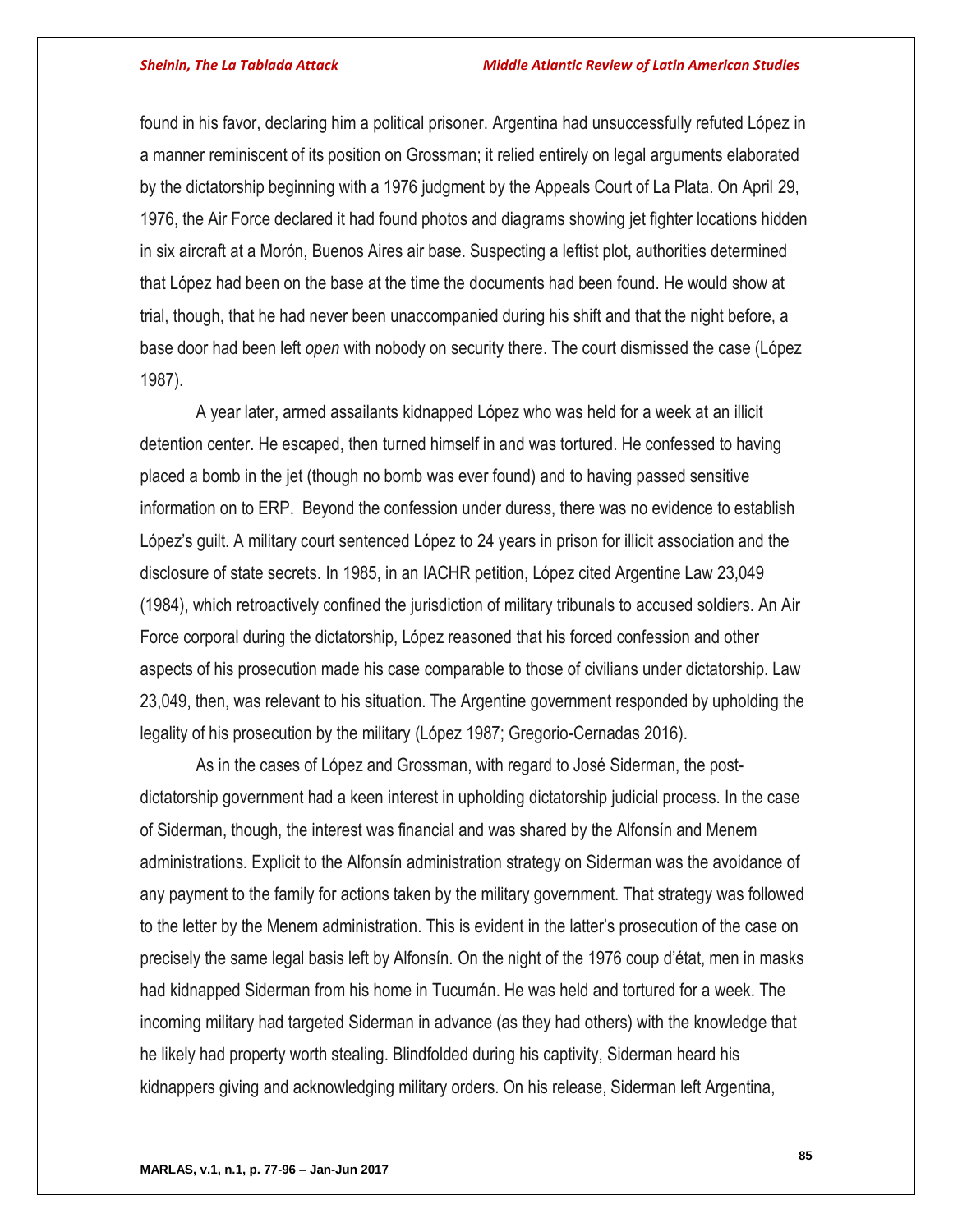which prompted members of the military government of Tucumán province to seize Siderman's belongings. Military officers issued a backdated extradition order for fraud, doctored deeds to 127,000 acres of land, took control of a corporation Siderman headed, and executed the accountant left in charge to run Siderman's affairs (Ministerio de Relaciones Exteriores 1981).

In 1982, the Siderman family sued the Argentine government in U.S. federal court for torture, the expropriation of property, and 16 other causes of action. Siderman finally won a \$6 million out-of-court settlement in 1996. Through the 1980s and mid-1990s, to avoid a payout, Argentina denied evidence presented in court that the military governor of Tucumán, General Antonio Bussi, had sponsored the kidnapping, torture, and robbery of Siderman. Legislation passed after 1983 voided dictatorship decisions by civilian courts under the threat of military intervention and violence. Even so, through 1996, Argentina upheld a 1980 ruling by the First Federal Court of Tucumán calling Siderman's claim for damages unfounded. Argentina determined that properties seized by Bussi and his allies for personal gain had been confiscated for the public good. Moreover, democratic Argentina accused Sideman of having obtained a counterfeit police certificate of good conduct fraudulently; Siderman had purchased the forgery after his kidnapping in 1976 in order to escape the country. Argentina only settled with the Siderman family in 1996 when its chief counsel estimated that it had spent \$700,000 on the case since 1983 and that litigation expenses would continue to escalate exponentially. In short, the government cut its losses in the \$6 million payout (Ministerio).

## **Argentina Before the IACHR: La Tablada**

The Grossman, López, and Siderman cases demonstrate the democratic government's willingness to allow dictatorship legal precedent and procedure to shape its policy when expedient and, consequently, to contribute to the denigration of the civil rights of each of the three—and of Argentines more generally. Argentina's response to the La Tablada MTP survivors before the IACHR (Abella 1998) demonstrated that same tendency to depend on dictatorship precedent to set the constitutional parameters of state-sponsored violence. Only this time, in the context of an armed attack that left 39 dead, the stakes were much higher.

The underlying position of the Argentine government was the same as that of the dictatorship in justifying the 1976 coup d'état; the constitution provided for the temporary suspension of civil rights in the face of a military attack. The petitioners argued that the president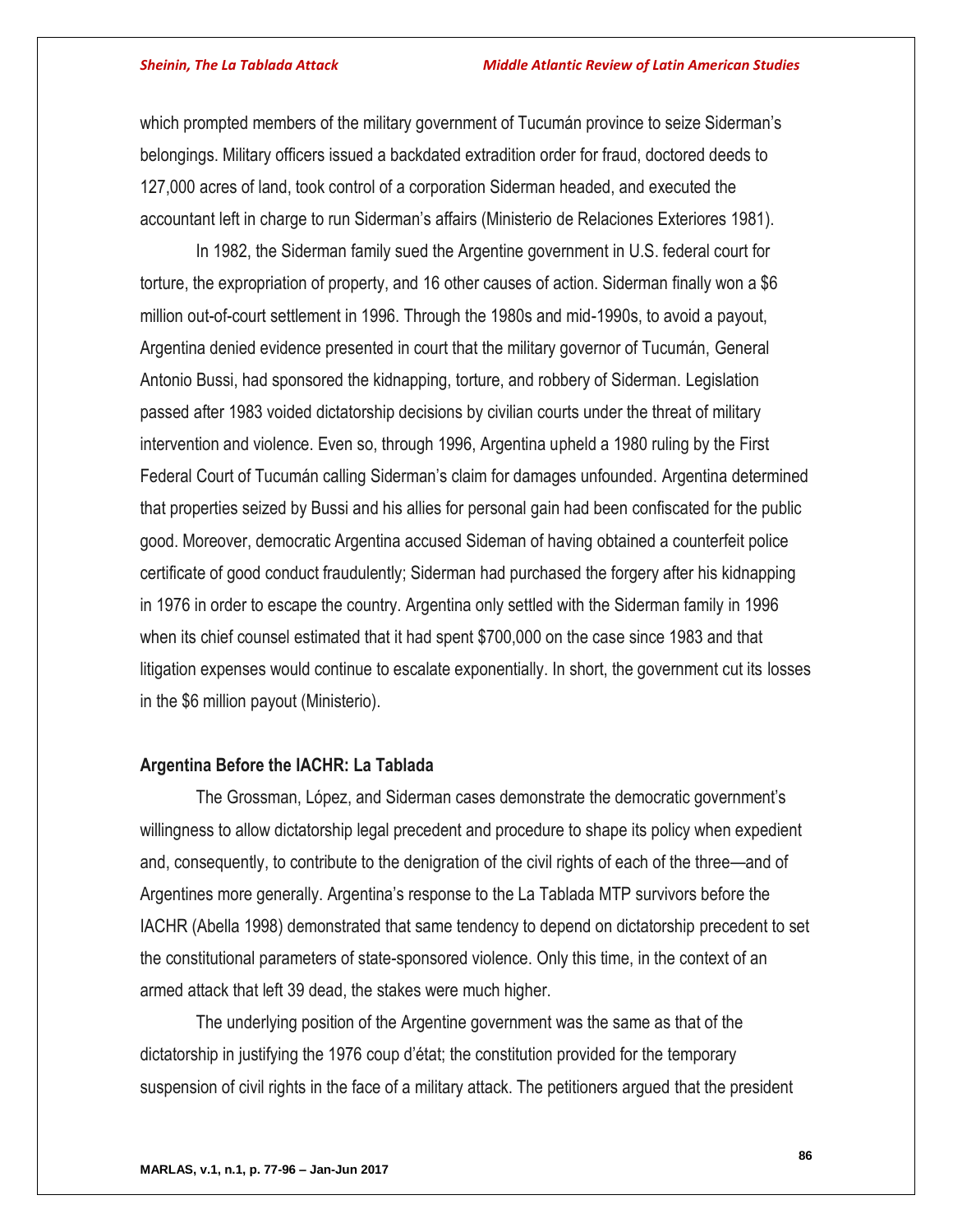had no authority to order the military to retake the base. The government countered that the constitution gave the president the authority to intervene because the insurrection was a military operation. In response to a criticism by the petitioners and the IACHR that it had failed to properly investigate the allegations of the petitioners, the Argentine state argued that "if it had considered the offenses alleged as shown and determined the responsibilities on the mere basis of the seriousness of the allegations," it would be violating the constitution, domestic legal norms on criminal procedure, and the American Convention on Human Rights. That argument drew directly on a dictatorship body of legal reasoning that distinguished between those detained by the government in the 1970s through the legal system, the Poder Ejecutivo Nacional (or PEN, the National Executive Authority) and those kidnapped and disappeared illicitly. In the latter case, the dictatorship refused international and domestic requests to investigate disappearances that had not taken place (No. 65/8).

A central claim of the petitioners was that by the provisions of the 1984 Defense of Democracy Act (Law 23,077), the trial and convictions of MTP attackers were invalid. The Federal District of Morón had investigated the case while the Federal Court of Appeals for San Martín had heard proceedings, convicted the accused and issued the sentences. The petitioners argued that evidence was gathered illicitly in the procedure. Much of the evidence used by prosecutors was assembled by the armed forces, a breach of legal provisions blocking a law enforcement role for the military. Moreover, the court also admitted evidence gathered by right-wing extremist groups with links to reactionary factions in the armed forces. One such group, the Liga Católica Argentina Pro Campaña Latinoamericana de Ayuda al Drogadependiente (The Argentine Catholic League in Support of the Latin American Campaign for Drug Addicts or Prolatín), led by the Catholic priest, Luis Moisés Jardín had unusual access to MTA arms and documents discovered after the attack. That material too was entered evidence during the trial (Méndez 1991: 76–77).

Jardín's documents held information on purported MTP plans to commit several crimes, including politically motivated killings. There was no information provided at the trial on who had provided him the documents; Jardín exercised his legal right to maintain the secrecy of confession (Abella 1998, paragraph 51). In addition, by the provisions of Law 23,077, defense attorneys at the trial were denied access to evidence in the case and were not permitted to challenge the authority of expert witnesses identified by the state.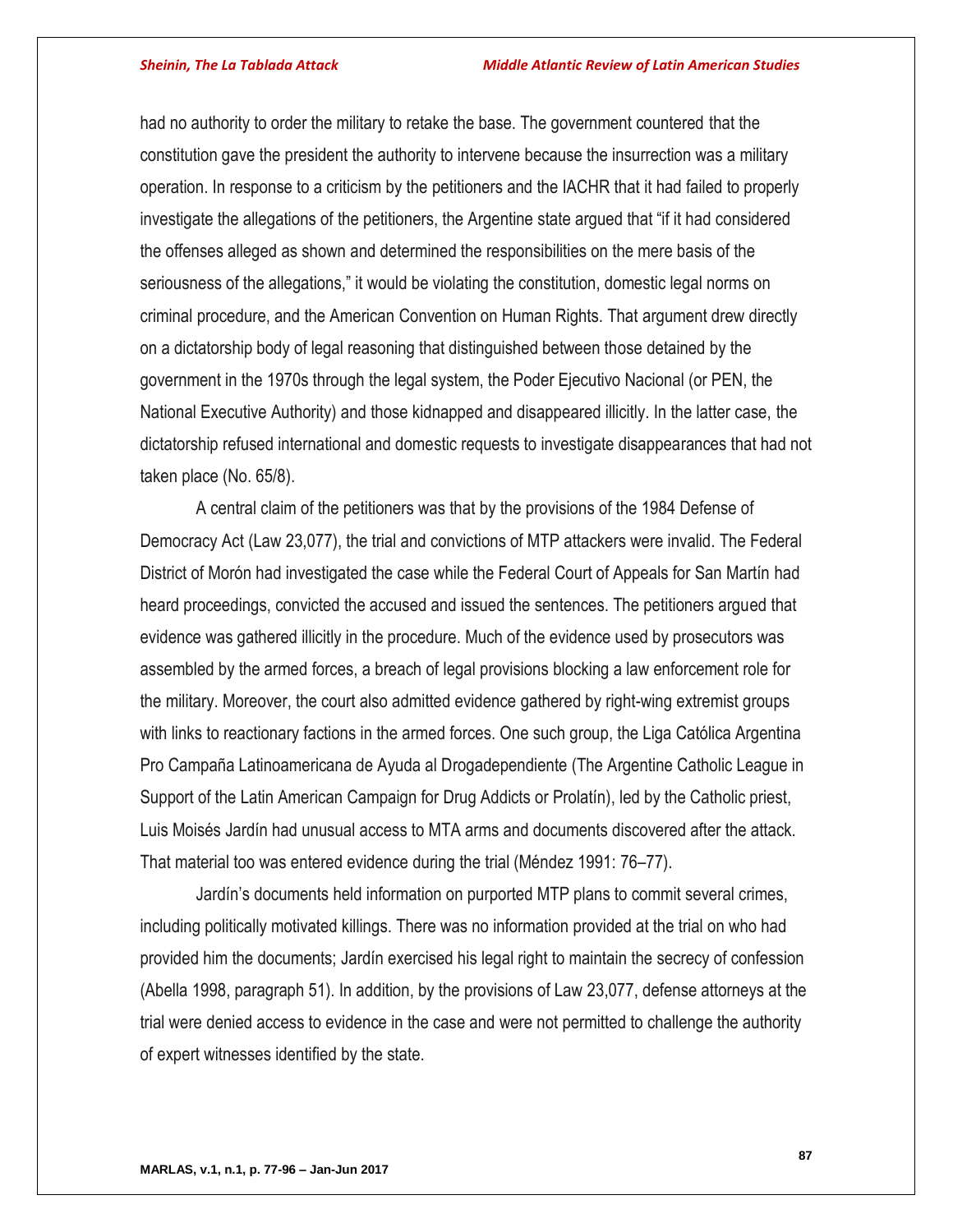According to the petitioners, the Defense of Democracy Act permitted this illegal evidence gathering in the case as well as a range of other procedural improprieties. The presiding judge in the case, Gerardo Larrambebere, had reached the La Tablada site at 11:30 AM on January 24, 1989 to assemble evidence and verify details in the case. He did neither effectively. "This judge confined himself to a kind of 'guided tour' in which he saw what the army showed him, walked where the army allowed him to walk, and also *allowed* the army to gather weapons, equipment and other materials" (Abella 1998, paragraph 39). The petitioners identified an abdication of jurisdictional responsibility by Larrambebere in his not having taken charge of collecting and handling evidence on site. Moreover, the judge restricted his investigation to walking through sites pointed out to him by military officials present. As a result, among many procedural problems engendered, information regarding the deaths and wounds suffered by the insurgents was removed from evidence files before the trial (Abella 1998, paragraph 40).

The petitioners argued that they were not tried in an appropriate court. The trial was carried out under special circumstances established by Law 23,077 that established an *ad hoc* criminal process by which there was no appeal of judgment other than a filing to the Supreme Court. The American Convention on Human Rights guarantees more than one level of appeal. The petitioners argued in addition that the trial was "political and repressive" (Abella 1998, paragraph 43). Applying National Security Doctrine language, the petitioners argued that the attack should be considered "low intensity conflict."

The petitioners reprised a contention from the trial that the attack was not a "rebellion" in the sense identified by article 226 of the Argentine Penal Code (the implication being that there was no unique, militarized nature of the La Tablada assault that might have warranted the invocation of Law 23,077). The petitioners claimed to have been motivated by the constitution itself and its defense, in the face of the threat of a military coup d'état. They argued further that a "rebellion" required a military structure on the part of the MTP that was lacking, and the objective of disarming the function of the constitution (also lacking). Finally, they claimed it "unthinkable that 40 persons could achieve such a result" (Abella 1998, paragraph 48).

The unusual nature of the trial and its procedural irregularities were reminiscent of the dictatorship. One of those suspected of having been killed by the military after the surrender of the MTP was Berta Calvo. The explanation for her death during pre-trial hearings came from an army officer who indicated that she had surrendered with severe wounds. Walking with her hands in the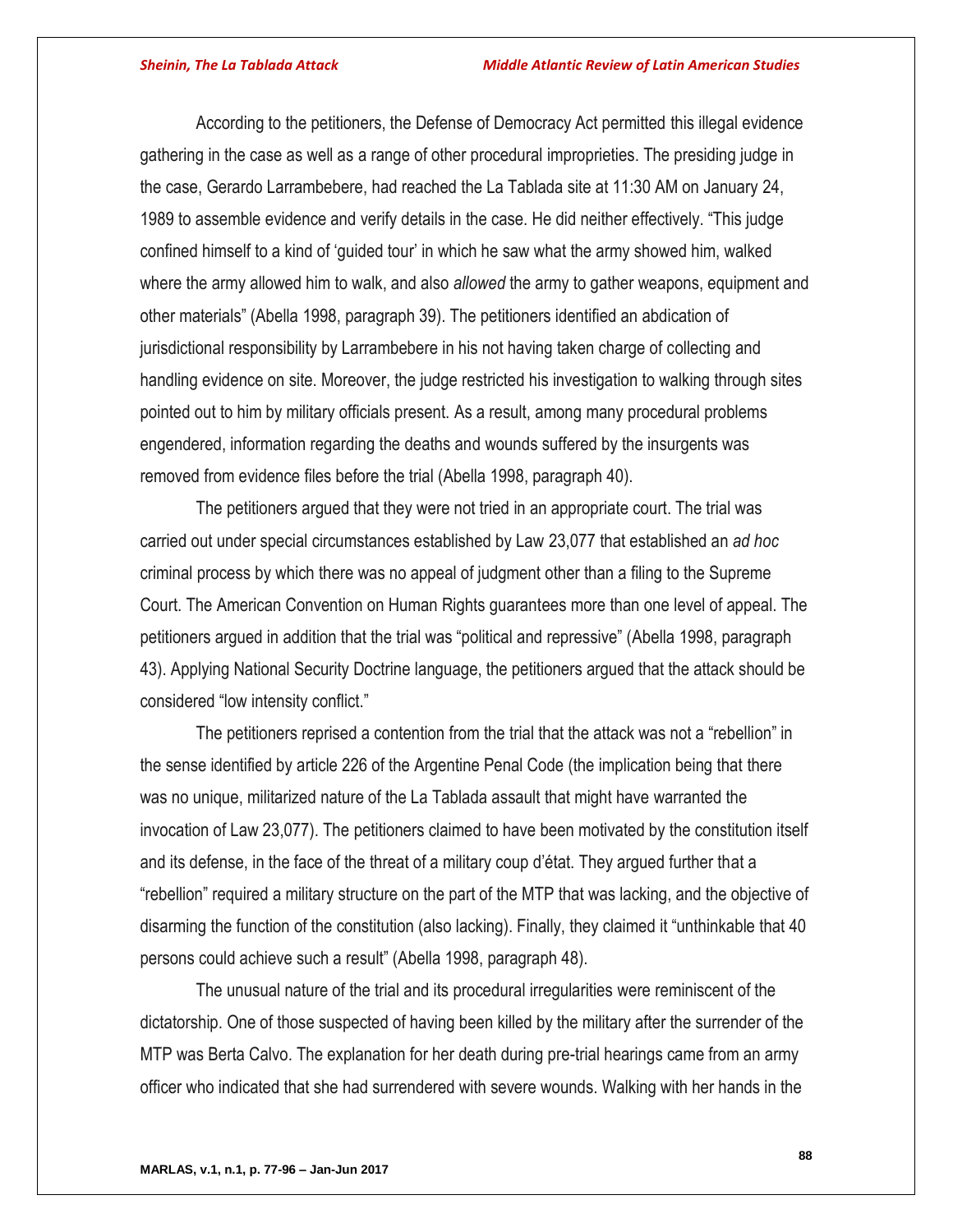air, there was gunfire from behind a closed door that killed her. The court did not question the unusual circumstances of Calvo's death nor any follow-up investigation by the state. Whether an intentional cover-up by the state or simply appalling procedure, autopsies on those killed after the cessation of hostilities were poor, in part because bodies remained outside in the summer heat for over a week. The coroner then received boxes holding the remains of more than one person (Abella 1998).

In 1988, the Argentine House of Deputies passed the Law of National Defense (Law 23,554) making clear that the state could only use military force in repelling attacks of *external*  origin (Pion-Berlin 2001: 154–155). One provision of the law prohibited the armed forces from intelligence gathering on domestic matters, which is precisely what happened during the 1989 trial and the admission of evidence. By Law 23,554, all testimonial and expert documents provided by the armed forces became invalid and as such, a violation of the civil right to a fair trial and guarantees of fair legal process.

In finding the accused guilty, the court had not investigated what each insurgent had done on his or her own. MTP operatives, then, who had never entered the army barracks on January 23, 1989, were convicted of the same crimes as the attackers. The strangest of these cases concerned Juan Antonio Puigjané, a Capuchin friar and member of the MTP. Despite having not taken part in the attack, he was taken into custody, tortured, and sentenced to 20 years in prison (O'Donnell 1998). Moreover, the petitioners claimed that the Argentine state violated the American Convention on Human Rights by killing and torturing with excessive force and by failing to prevent unnecessary violence. There was a violation of article 24 of the American Convention in that military personnel engaged in criminal acts equivalent to those of which the MTP attackers had been convicted had been given different treatment under the law in the past.

To justify its having invoked Law 23,077, the Argentine government presented it as one of a package of legislation adopted to prevent a recurrence of military dictatorship. However, its juridical precedent in Argentina was one that Argentine and international human rights groups had fought—the use of military tribunals by the dictatorship to try civilians accused of "extraordinary" crimes. Like military tribunals under the dictatorship, the courts established by Law 23,077 functioned in a manner that denied constitutionally guaranteed rules of evidence gathering, encouraged an unreasonable participation of military authorities, and denied regular channels of appeal. The state responded to the MTP petition before the IACHR in language whose purposeful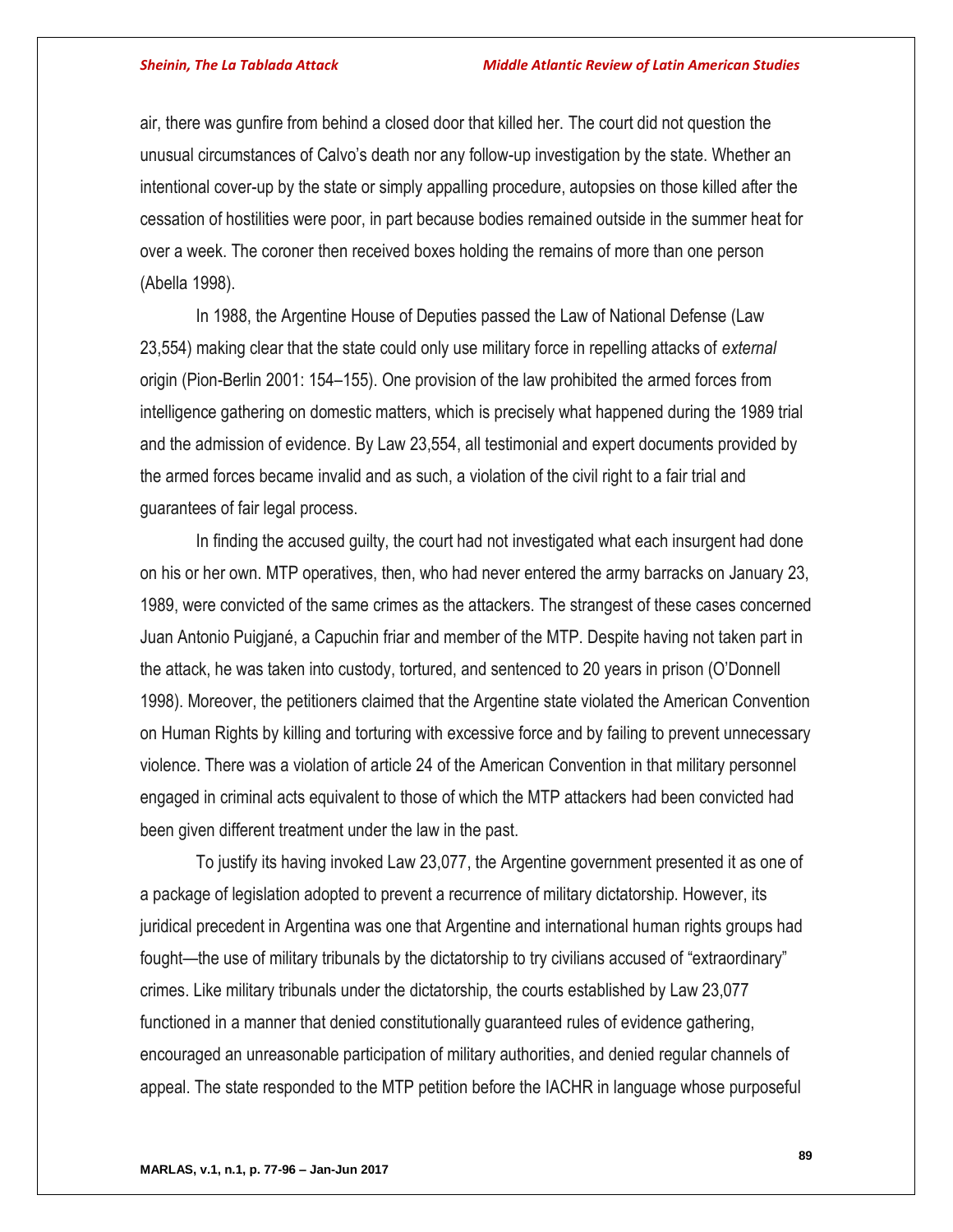ambiguity was reminiscent of equivalent dictatorship approaches to judicial proceedings. Law 23,077 was meant to help build a judicial order "consistent with the republican system of State as embodied by Article 1 of the National Constitution" (Abella 1998, paragraph 77). In the uncertain political climate of early 1984, the Argentine government had in mind the possibility of a resurgence of both military *golpistas* and the leftist insurgencies of the 1970s.

In vague terms, Law 23,077 targeted aggravated illicit association for those taking part, as well as cooperating or aiding in the formation or maintenance of an illicit association organized to commit crimes that might put at risk the constitution. There was an equally ambiguous mathematical component to the assessment of a threat. To meet the bar of criminality, such an organization would have to have at least two of the following features: at least 10 members, a military organization, a cellular structure, weapons of war or powerful explosives, operation in one or more political subdivisions of the country, one or more officers/non-commissioned armed forces officers, well known ties to similar organizations, or the assistance/direction of public officials. In other words, an organization that were to operate in the province of Catamarca and that consisted of twelve individuals could on those grounds alone be categorized an illicit organization dedicated to criminal insurrection and charged (Abella 1998, paragraph 77).

The way Law 23,077 altered how the criminal code was to treat the crime of rebellion was also ambiguous, opening the door to judicial impropriety. A sentence of 5 to 15 years in prison was determined for those who "rise up in arms to change the Constitution, depose any of the public powers of the national government, exact from it any measure or concession or impede, *even temporarily, the free exercise of its constitutional powers or its formation or renovation in legal terms and times"* (Abella 1998, paragraph 78). In this regard, the state claimed to have found documents at MTP offices showing that the insurgents planned to alter the constitution and to overthrow the president, though neither objective was explicitly stated in any document before the San Martín court or the IACHR. Moreover, documents found at MTP headquarters, were collected by military intelligence in a process that, when introduced into their trial proceedings, had denied the defendants their civil rights as outlined in laws that barred the military from playing such a role.

The state's response to the petitioners' multiple claims of civil rights violations in the Argentine trial process was terse, ambiguous, and equivalent to vague language the dictatorship had used in dismissing criticisms of its human rights record. Procedure "adopted under Law 23,077," the Argentine government argued, "is responsive to most modern legislative techniques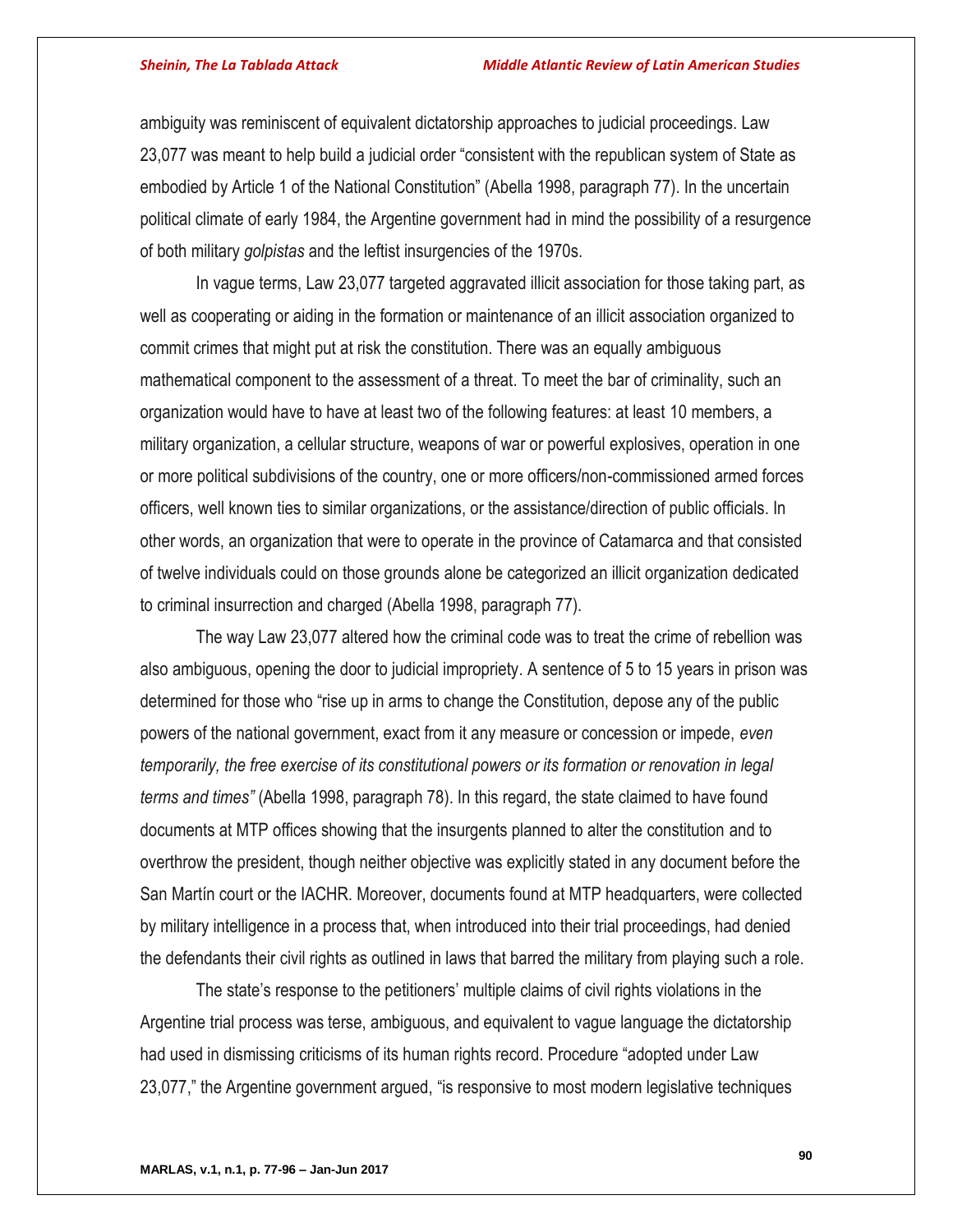and chooses at the international level implementation of the oral trial, the procedure that normally signifies, because of its immediacy, the possibility of holding hearings in a pubic manner and a one-level trial (Abella 1998, paragraph 83). In dismissing the petitioners' appeal of their sentences and court irregularities, the state invoked a tautology citing the opinion of the federal Attorney General (that is to say, an agent of the state itself). The Attorney General rejected, for example, the arbitrary introduction and consideration of evidence at the original trial.

There were other tautological flaws in the state's case before the IACHR. The state disallowed the petitioners' claim that the judge and federal court which took up the case—by the provisions of Law 23,077—were invalid by simply citing Law 23,077. On the better treatment that military officers received—specifically in reference to the 1987 due obedience law (Law 23,521) the state simply cited the due obedience law and noted that it applied to questions that predated the restoration of democracy in 1983. In reference to president Carlos Menem's pardons of military personnel convicted in the 1980s for their roles in the dictatorship, the state pointed out simply that the pardons fell under presidential authority according to the constitution. The pardons in question were exceptional and as such, entirely discretionary (as though a discretionary authority removed its relevance as a judicial precedent).

Bringing to bear the multiple categories in Law 23,077 that could be used to determine a military rising, the state cited an interview Enrique Gorriarán Merlo gave on 17 May 1995. While his comments could be used to check off several of the stated categories identifying a military rising by the terms of Law 23,077, they negated none of the petitioners' rights claims before the IACHR. Gorriarán Merlo stated that attack organizers had believed that had they been successful in capturing the military post, Argentines would have responded positively to a call for mobilization "to demand that the government change its economic policy and take a firm stand against military pressures" (Abella 1998, paragraph 110). While the state read those remarks as a potential incitement to government overthrow, the language could also have meant a popular mobilization of the sort Argentines had routinely organized since the return of democracy—popular protests in front of the national congress. Whatever their meanings the comments were scarcely evidence of an intent to subvert the constitution.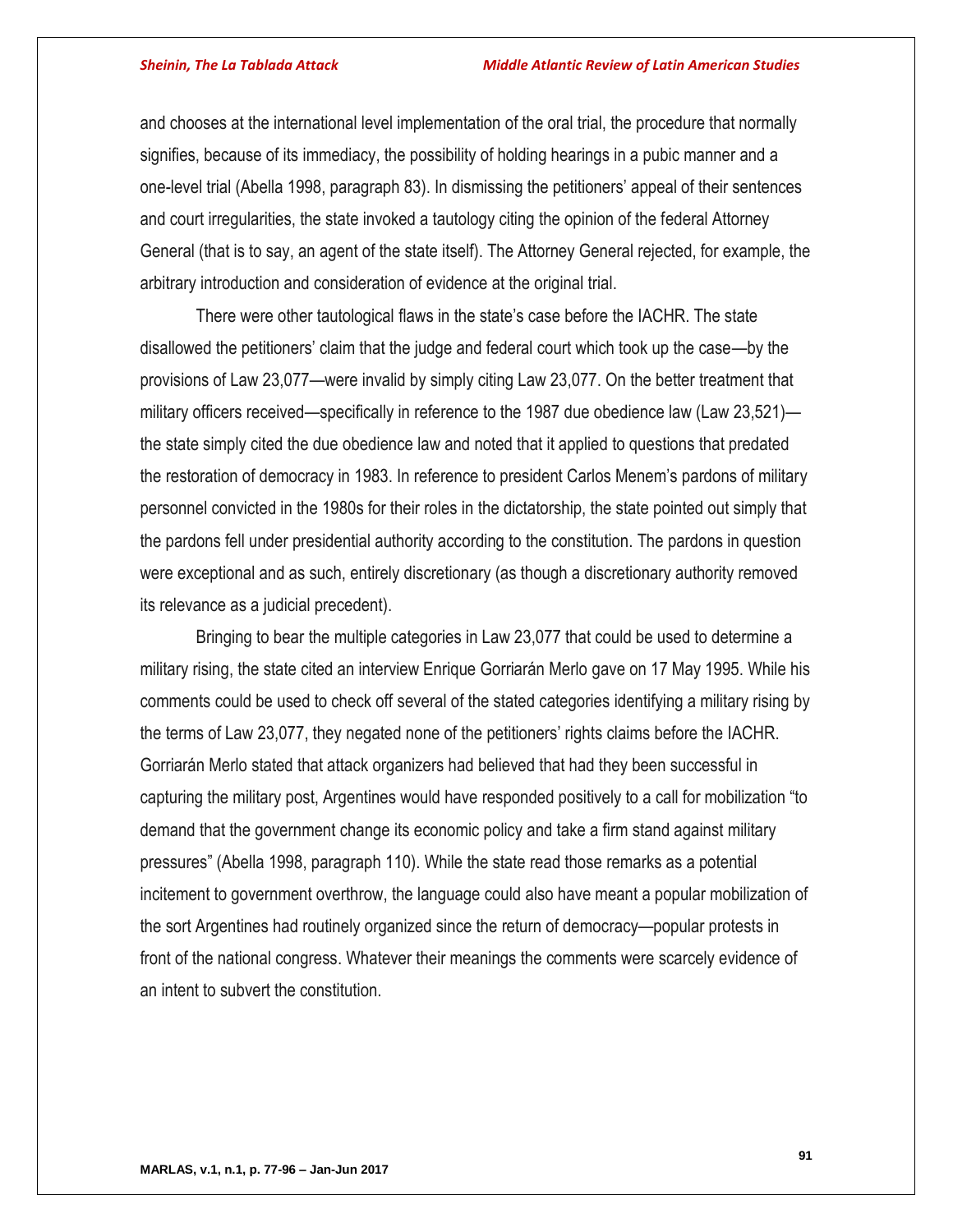# **Conclusion**

When federal judge Gerardo Larrambebere arrived on the bloodied scene to begin his investigation of the events that had transpired, Alberto Nisman served as his assistant. Nisman was tasked with assessing the evidence of the disappearance of two of the attackers detained by the military, Iván Ruiz and José Díaz. Larrambebere never indicted any soldiers for those crimes. Moreover, Nisman accepted the improbable military version of events—the evidence gathered by military intelligence about which petitioners to the IACHR had objected. After eight hours of fierce combat on the base, unarmed and badly injured, Ruiz and Díaz had supposedly fled by leaping from a building engulfed in flames, and then run from the base unobserved, while encircled by hundreds of police and military operatives guarding the site.

In 2012, Nisman agreed that the military had lied to him in 1989 about Ruiz and Díaz. It remained unclear, however, what he had known at the time about a military cover-up of a possible execution of the two men and how that had been reflected in trial proceedings. In a peculiar comment that confirmed what some saw as his calculating, cold personality, Nisman stated that during his 1989 investigation, "there were those who held that, obviously, [the military] took [Ruiz and Díaz] out and killed them. And there were those who didn't believe that for a moment. Some said that… it was rather clear that the two had died in combat. I can't say that it was exactly fiftyfifty one way or the other, but legally it came to that" (Budassi 2016). By taking the armed forces at their word even as he had serious doubts about the fates of Díaz and Ruiz, then offering his listless, fifty-fifty non-explanation 23 years later, Nisman sided with an Argentine judiciary that had tended after 1987 to side with military institutions linked to human rights violations. That may have advanced his career prospects in the conservative judicial climate of the early 1990s. In 1994, Nisman was made prosecutor in the Federal Court of Appeals of San Martín (Budassi 2016).

The IACHR reached a different set of conclusions, though, in the end, Nisman's quick rise in the 1990s Argentine legal establishment may have reflected one of those findings: In its actions, and under democratic rule the state is represented by the government, its judiciary, and its armed forces. A government cannot reasonably distance itself from responsibility for the latter two. The IACHR found reasonable grounds to believe that the state had executed those alleged to have disappeared in the aftermath of fighting even though the petitioners had not presented sufficient evidence toward that. In that finding, the commission set aside the hypothesis on the relationship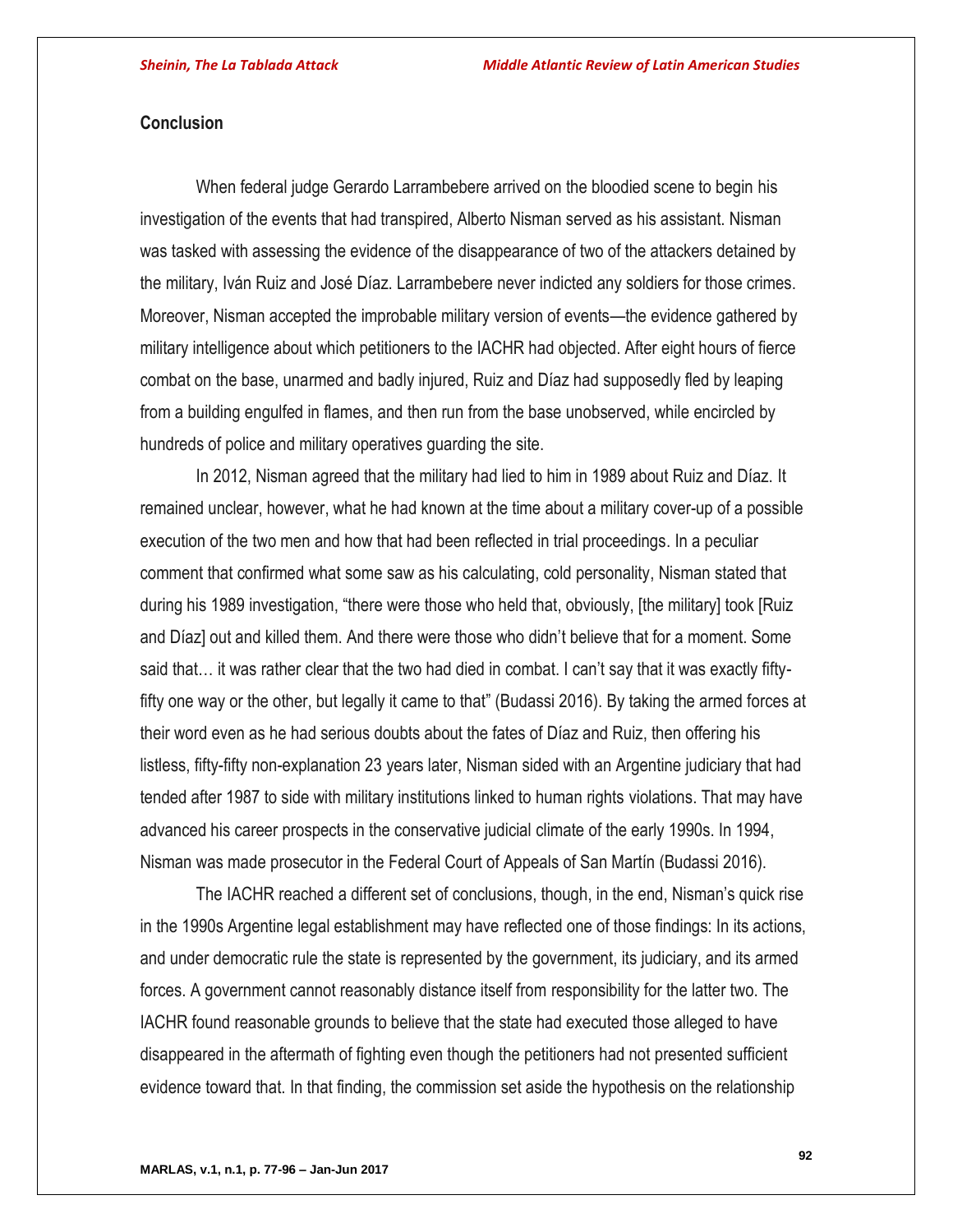between the federal government, the military, and the constitution that had prompted Law 23,077 in 1984. That key hypothesis had held that the government was at odds with, not responsible for the armed forces and their excesses. That belief had also shaped a pro-human rights political consensus in urban, 1980s middle-class Argentina, in the shadow of attempted military coups d'état and ongoing military plotting. For the IACHR, the government represented the state and the armed forces were an arm of the state. Whether the intent of the government or not, what followed the 30-hour attack in the torture and killing of MTP members—and in the flawed legal procedure on evidence and in other areas dictated by Law 23,077—had marked a violation of MTP attackers' constitutional and civil rights. Represented in the first instances by all branches of the federal government and their institutional agents, including the police and the military, the state was responsible for that civil rights breach.

The commission concluded further that 20 MTP members had been tortured by the state. It found that the Argentine state had had the obligation to investigate allegations of human rights violations. It failed to do so as it did to oversee the autopsies of those killed during the attack. Autopsies were so poor, the commission concluded that they lacked basic information on whether injuries, fractures, and burns had preceded or followed death. Moreover, the commission found that autopsies on the bodies of MTP members had been carried out less meticulously than those on soldiers also killed during the attack. The state "failed in its obligation to carry out an exhaustive, impartial, and conclusive investigation into the serious allegations" of rights violations (Abella 1998*,*  paragraph 243). Additionally, the criminal procedure identified by Law 23,077 in this case marked a violation of the petitioners' civil right to an appeal.

That the IACHR report had no impact on Argentine police forces, the judiciary, or government policy points to the ongoing failure of the Argentine state to create the sort of chasm between itself and dangers military authority in civil society that had been intended in Law 23,077, and in other legal and policy changes in the 1980s. The political scientist Mercedes S. Hinton argues that the hundreds of human rights violations under democracy by the Buenos Aires provincial police (the *Bonaerense*) and by other police forces represent the tenuousness of the state's control over its instruments of coercion (Hinton 2005: 75). In fact, and as the IACHR report argued in 1998, it was and is not so much a question of tenuousness of control as that when state institutions commit rights violations under democracy, they do so as agents of the state. What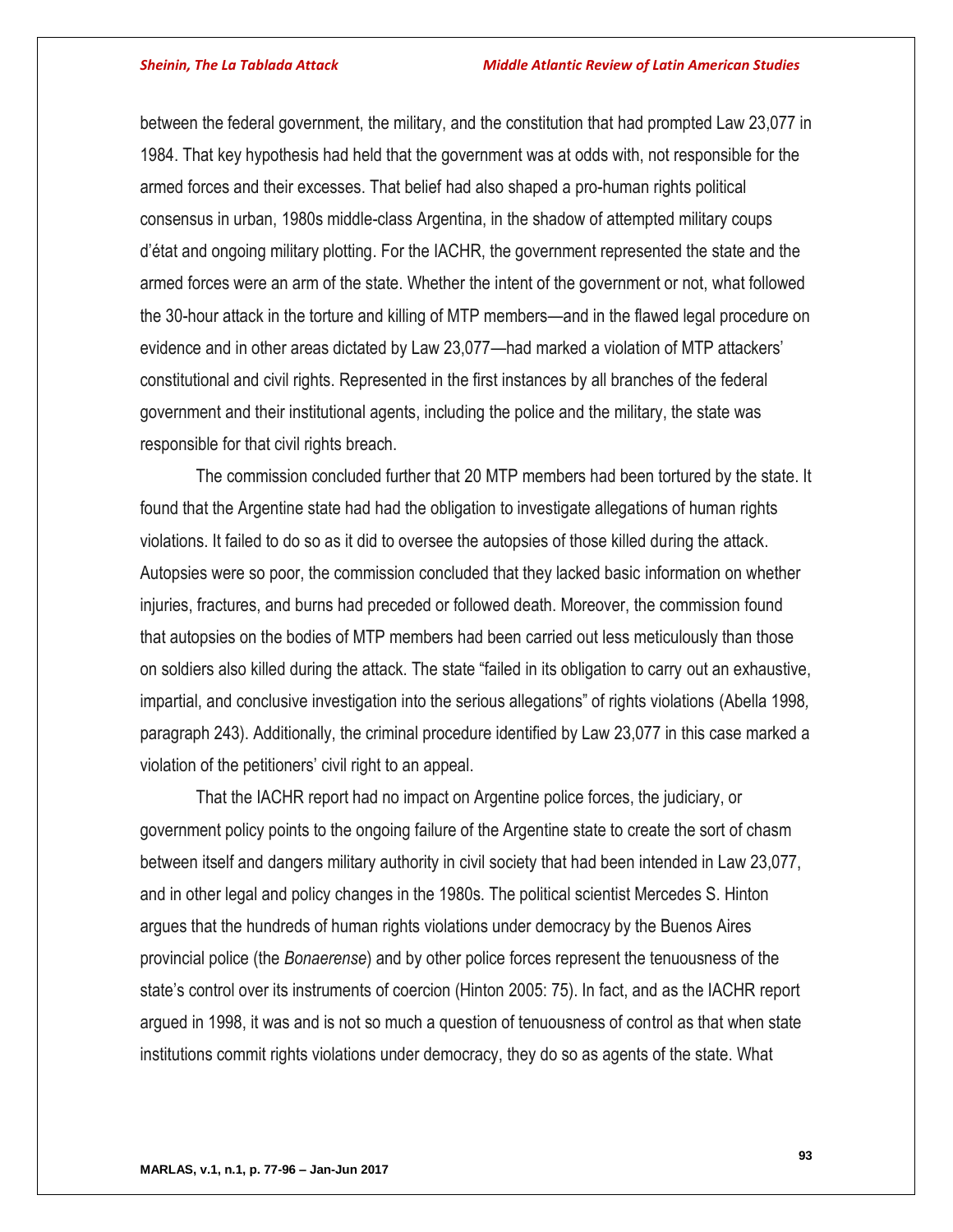remain tenuous are the basic rights of citizenship when police or military abuses are normalized under democracy, and when the judiciary has no sustained means to confront those abuses.

# **References**

No. 65/8, Directive, Executive Office 1981 Estructurar los actos destinados a afirmar la presencia argentina en el exterior. Adoptar una política agresiva sobre derechos humanos, atacar y no defendernos. 30 March 1981, 202, Archive of the Argentine Foreign Relations Ministry, Buenos Aires.

Abella 1998 Juan Carlos Abella v. Argentina, Report No. 55/97, Case 11.137, Inter-Am. C.H.R. 271, OAS/ser. L/V/II.98, doc. 6 rev.

Amnesty International 1990 *Argentina: The Attack on the Third Infantry Regiment Barracks at La Tablada: Investigations into Allegations of Torture, Disappearances, and Extrajudicial Executions.*  New York: Amnesty International.

Avilán v. Colombia 1998 Report No. 26/97, Case 11.142, Inter-Am. C.H.R. 444, OAS/ser. L/V/II.98, doc. 6 rev.

Budassi, S and Fidanza, A 2016 El Rompecabezas Nisman. Anfibia, [online access at http://www.revistaanfibia.com/cronica/el-rompecabezas-nisman/ last accessed 28 February 2017].

Cerruti, P 2013 Seguridad pública y neoconservadurismo en la Argentina Neoliberal: La construcción social de la 'inseguridad' durante los años noventa: 'Combate a la delincuencia,' 'Tolerancia cero,' y 'Mano dura'," *Revista de Sociología y Política,* 21(48): 143–160.

Garin, JA 2012 *Manual popular de derechos humanos.* Third Edition. Buenos Aires: Ediciones Ciccus.

Gregorio-Cernadas, M 2016 *Una épica de la paz: La política de seguridad externa de Alfonsín. Buenos* Aires: Editorial Universitaria de Buenos Aires.

Guest, I 1990 *Behind the Disappearances: Argentina's Dirty War Against Human Rights and the United Nations.* Philadelphia: University of Pennsylvania Press.

Hinton, MS 2005 A Distant Reality: Democratic Policing in Argentina and Brazil. *Criminal Justice,* 5(1): 75–100.

Iguyovwe, R 2008 The Inter-play between International Humanitarian Law and International Human Rights Law. *Commonwealth Law Bulletin,* 34(4): 749–789.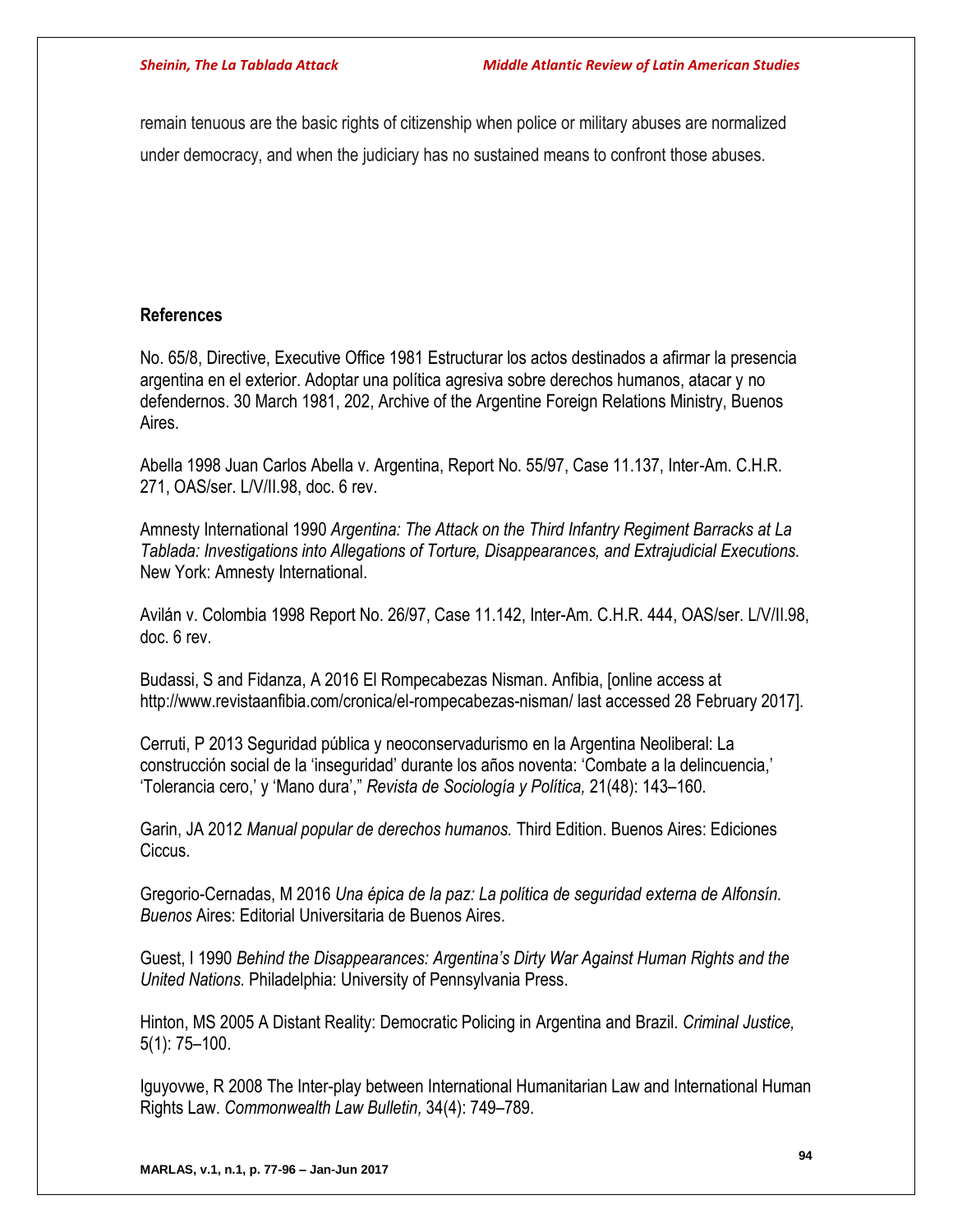Inter-American Commission of Human Rights 1998 1997 Annual Report of the Inter-American Commission on Human Rights, Inter-Am. C.H.R. OAS/Ser. L/II.98, doc. 7 rev.

Lofredo, J 1996 Herejes y alquimistas. Grupos radicalizados en la Argentina. *Nueva Sociedad,*  146: 48–56.

López 1987 Osvaldo Antonio López, Case 9635, Inter-Am. C.H.R. 32, OAS/ser. L/V/II.71, doc. 9, rev. 1.

Lorenzetti, RL and Kraut, AJ 2011 *Derechos humanos: justicia y reparación.* Buenos Aires: Sudamericana.

Méndez, JE 1991 *Truth and Partial Justice in Argentina: An Update.* Washington: Human Rights Watch.

Ministerio de Relaciones Exteriores 1981 José Siderman. 1 July 1981, 202, Archive of the Foreign Relations Ministry, Buenos Aires, Argentina (AMREC).

Moir, L 2003 Decommissioned? International Humanitarian Law and the Inter-American Human Rights System. *Human Rights Quarterly,* 25(1): 182–212.

Noia, AI 1985 Assessor, Secretariat of Justice, Ministry of Education and Justice, Argentina, to Antonio Castagno, Director, Political Technical Legislation, Sub-Secretariat of Legislative Affairs, Ministry of Education and Justice, December 20, 1985, 1561, AMREC.

O'Donnell, M 1998 El sacerdote Puigjané salió de la cárcel. La Nación, 13 June 1998. [online access at http://www.lanacion.com.ar/99863-el-sacerdote-puigjane-salio-de-la-carcel last accessed 28 February 2017].

Pion-Berlin, D 2001 Civil-Military Circumvention: How Argentine State Institutions Compensate for a Weakened Chain of Command. In: Pion-Berlin, D, ed. *Civil-Military Relations in Latin America: New Analytical Perspectives.* Chapel Hill: University of North Carolina Press. pp. 135–161.

Plis-Sterenberg, G 2003 *Monte Chingolo: La mayor batalla de la guerrilla argentina.* Buenos Aires: Planeta, 2003.

Province of Buenos Aires, Argentina 1957 *Artículos de la Constitución Nacional de 1853. Objeto de la reforma.* La Plata: Honorable Junta Consultiva de la provincia de Buenos Aires.

Rapoport, M 2016 Andrés Cisneros: El pragmatismo de las relaciones especiales con Estados Unidos, 1992-1996. In: Rapoport, Mario, ed. *Historia oral de la política exterior argentina (1966- 2016).* Buenos Aires: Editorial Octubre. pp. 701–742.

Respuesta del Gobierno de la República Argentina a la Comisión de Derechos Humanos en material de Comunicaciones sujetas al procedimiento de la Resolución 1503 (XLVIII) del ECOSOC (Consejo Econónico y Social, Naciones Unidas). December 28, 1979, 123, AMREC.